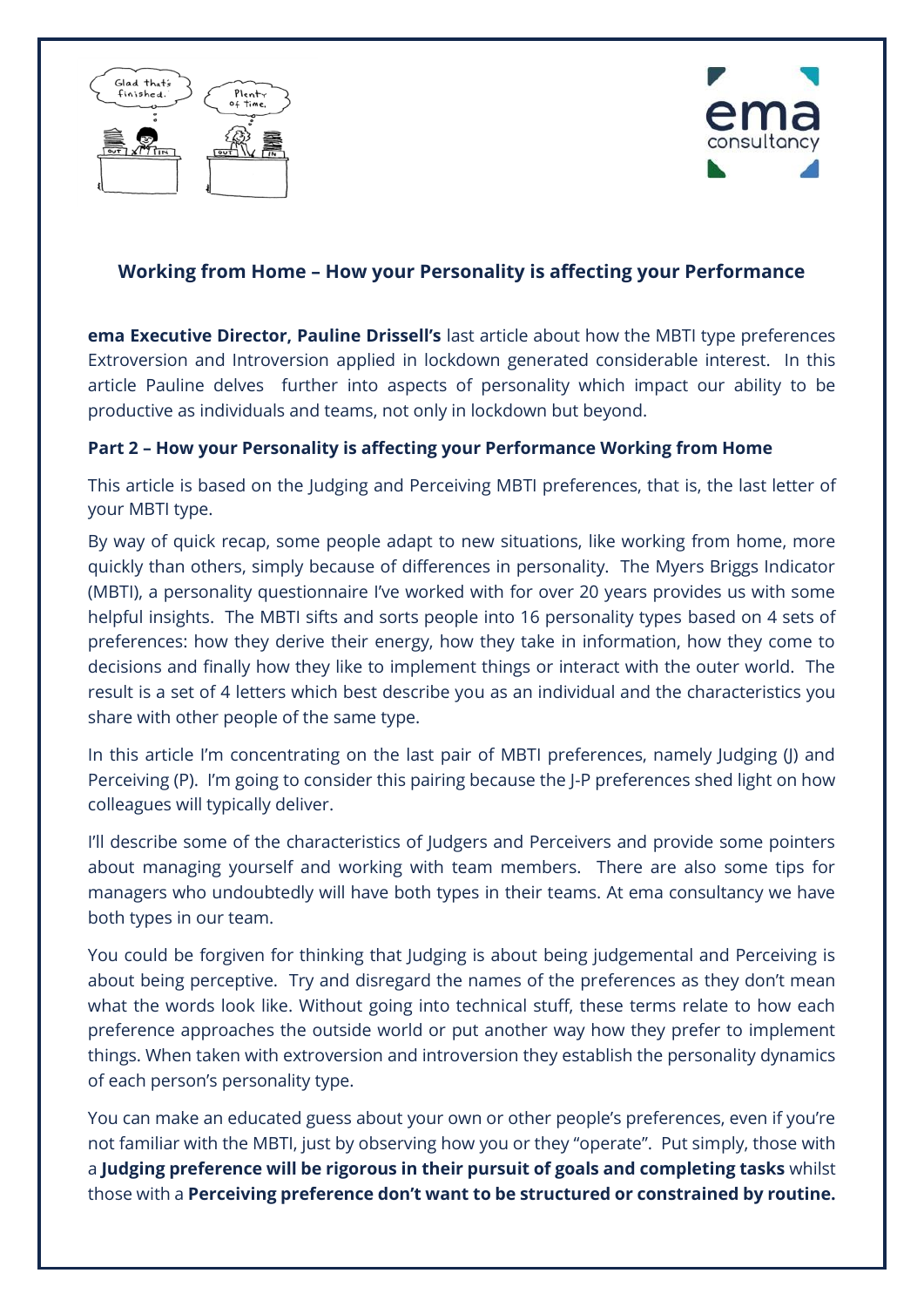### **Judging (J)**

If you have a judging preference you would appear to need some time to adapt to home working more quickly than your perceiving colleagues. This is because you tend to be a creature of routine; you like planning and things to be settled, a bit like the Old Normal. This sudden change may have caused you some at least initial stress as you seek to establish order and a new routine in unfamiliar circumstances. Overlay the changes in operating methods that businesses are having to adopt and it's all becoming quite stressful for the Judging type. You like to take on a task and complete it and tend to work in a very structured way, so you have the satisfaction of ticking an item off your To Do list before getting on with something else. You probably make an early start on a project and work systematically to bring it to a conclusion in a timely fashion. You create your best work steady state and love a process. So, when wholesale change comes along everything is turned on its head creating chaos, and this is a major stressor for you. This is all a most unwelcome distraction from pursuing your goals and your natural tendency is to try and restore order as soon as possible.

Many judging types have a blind spot. In their determination to pursue their goals and finish tasks, they can become blinkered and decide too quickly, failing to factor in important new information or changing circumstances. If you were a footballer you'd be going all out for goal regardless of what was happening around you!

Consider these pointers to be more effective:

- Create a dedicated workspace as quickly as possible where you can concentrate. Try and create an environment where you can separate work from homelife so you can relax after work.
- Try to resist the temptation to close down the situation and decide too soon. Keep options open a little longer to take account of new information which might have a bearing on the situation.
- Recognise that changing circumstances mean things take longer to accomplish, monitor your frustration with others if things aren't happening as quickly as you might like them to.
- Curb your desire for action; sit on your hands. Practice being a bit more flexible about the means of delivery.
- Ask a P for their take on the situation before deciding. You may be surprised at their response. Remember the best decisions take account of all preferences.
- If you're managing a judging type you can rely on them to get things done. However, you might need to intervene to save them from themselves and avoid fatigue and even burn-out.
- If you're an extrovert and a judging type who is managing others, you're likely to be well organised and task-oriented but bear in mind you can come across as quite forceful and even bossy or controlling. Reflect if this is how you really want to come over.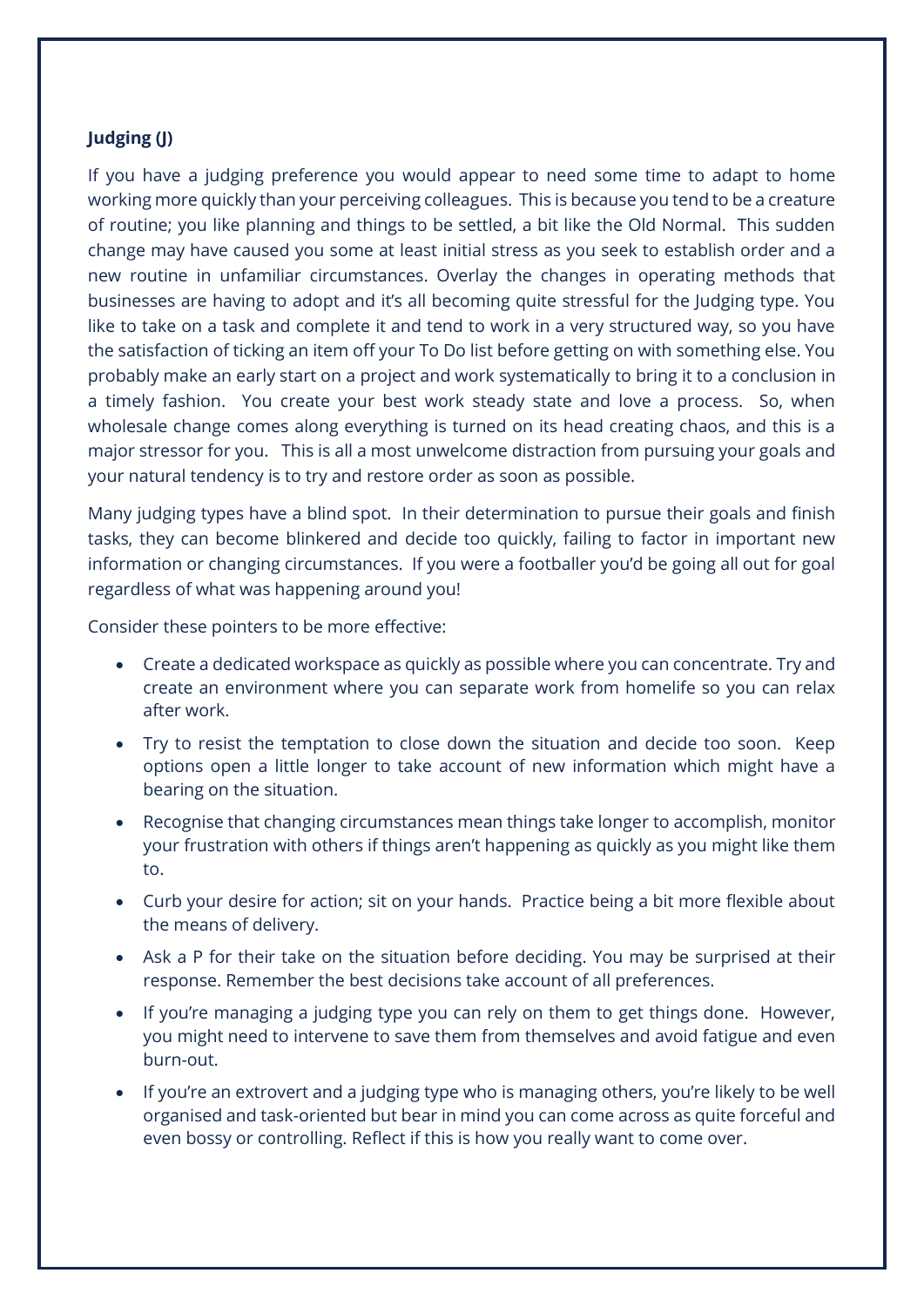## **Perceiving (P)**

If you have a perceiving preference you may be feeling fairly relaxed, and dare I say, even energised by the New Normal. Whereas judging types have a To Do list with deadlines, perceiving types tend to have a To Do list to complete "someday". At best perceiving types tend to be agile (a desirable quality in a rapidly evolving situation) and tend to be good in a crisis. You can think clearly and adapt well, changing direction quickly as the circumstances demand, so prove to be good trouble-shooters.

You'll tend to write the script as you go along and find processes confining. "Wait and see" might be your mantra. This is because you like to see where the journey takes you before deciding. After all, something more interesting or new facts might come along which suggest a different course of action. Why make a decision before it's needed? Your main stressors are dull, uninspired routine which may leave you dispirited and lacking motivation. Capture your interest and you will go all out to deliver. Your blind-spot might be a tendency to procrastinate if something doesn't capture your imagination or accord with your values. If you were a footballer, unlike your judging team mates you'd be keeping the ball in play longer, until the best time to strike arose or until the final whistle was blown!

Consider these pointers to be more effective:

- Accept, that what for you, may be mundane activities and issues are the nuts and bolts which keep operations running so take them seriously.
- Avoid procrastination establish the key things you need to achieve and focus on completing them promptly. Put some loose structures in place to help you.
- Be vocal in alerting your colleagues to information they may not have considered or in advising them to defer a decision.
- Understand that some types may mis-read your style and see you as inappropriately light-hearted, laid-back and even at times bored or disengaged.
- Monitor your frustration with judging types, try and see their perspective too.
- If you're a manager, harness your perceiving type's energy to provide the stimulus for the early stages of a project.
- Resist micro-managing them: give them room to manoeuvre. In this way you will get the best out of them, particularly in the early stages of a project when their energy levels are high.
- Equally give them a gentle prod to jog them for the information you want.

## **J-P Under Stress:**

Bear in mind that stress can make people, whatever their personality type, act out of character. Under stress both types can become caricatures of themselves; judging types by becoming doggedly determined and then when under great pressure not able to achieve anything of value. Perceiving types under pressure may become very unfocussed ultimately becoming rigid and inflexible under great stress.